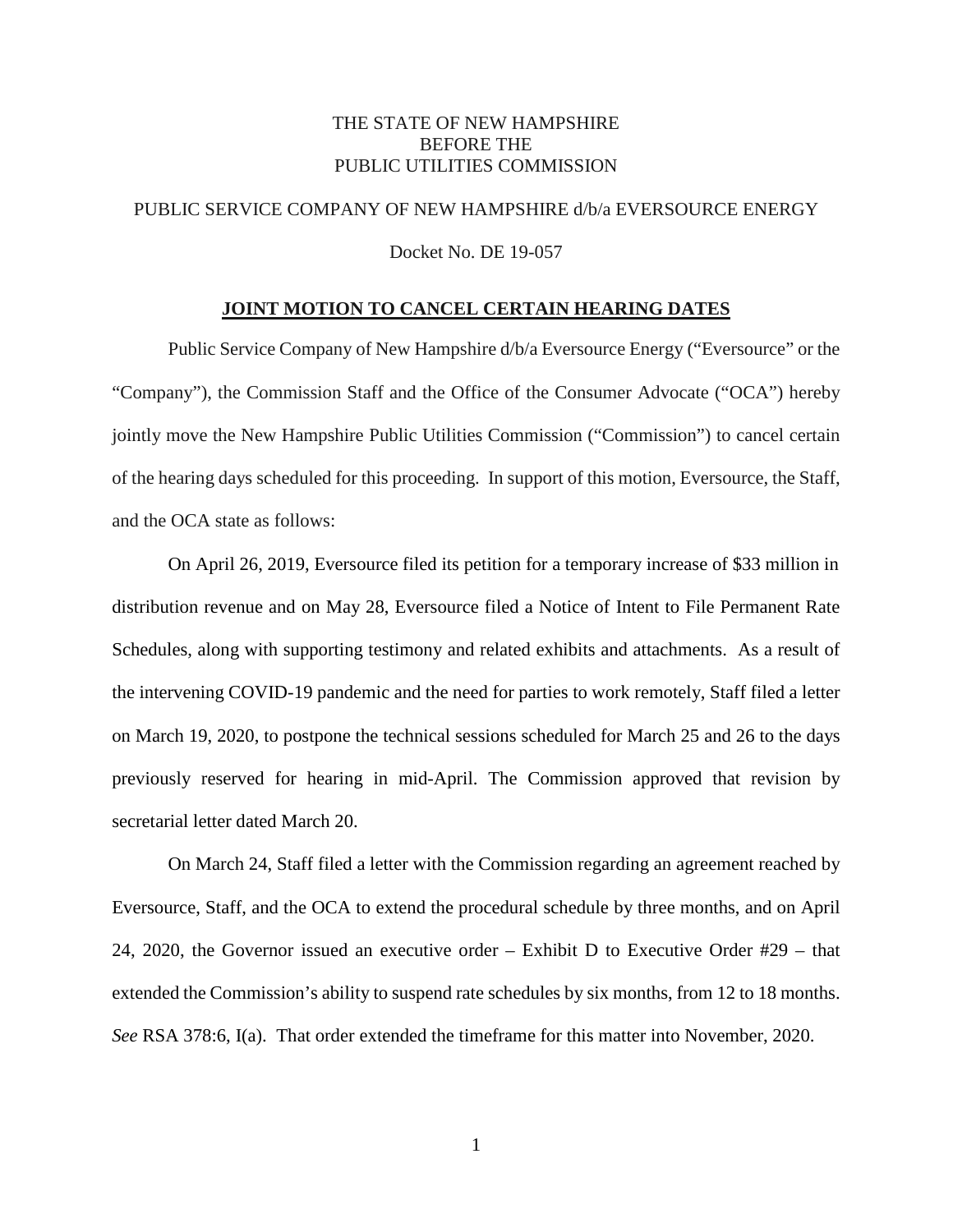On June 19, 2020, the Staff filed a proposed schedule for hearings in this proceeding, which the Commission approved by a secretarial letter of July 7, 2020. That hearing schedule called for 20 days of hearings beginning on August 19 and extending through October, 2020.

In recent weeks, Staff, the OCA and the Company have engaged in discussions for the purpose of determining whether a settlement can be reached in this matter. The discussions have been productive, and these parties have reached a potential agreement in principle. As these parties continue to pursue and finalize a settlement, they cannot do so and simultaneously prepare for hearings starting on August 19. Further, additional time is needed to properly engage with all parties on the potential settlement.

Accordingly, to allow settlement discussions to conclude and an agreement to be finalized for submittal to the Commission, Eversource, Staff, and the OCA hereby jointly request that the Commission change the current procedural schedule by cancelling the hearings scheduled for August 19, 20 and 21, as well as September 1, 2, 3, 4, 9, and 16. The parties anticipate that those dates will not be required.

**WHEREFORE**, Eversource, the Staff and the OCA request that the Commission grant this motion and amend the procedural schedule as provided in this motion.

#### NEW HAMPSHIRE PUBLIC UTILITIES COMMISSION STAFF

By: \_\_*/s/ Suzanne Amidon*\_\_\_\_\_\_\_\_\_\_ Dated: August 13, 2020 Suzanne Amidon, Esq. Staff Attorney

#### NEW HAMPSHIRE OFFICE OF THE CONSUMER ADVOCATE

By: \_\_*/s/ D. Maurice Kreis*\_\_\_\_\_\_\_\_\_\_\_\_\_ Dated: August 13, 2020 D. Maurice Kreis, Esq. Consumer Advocate